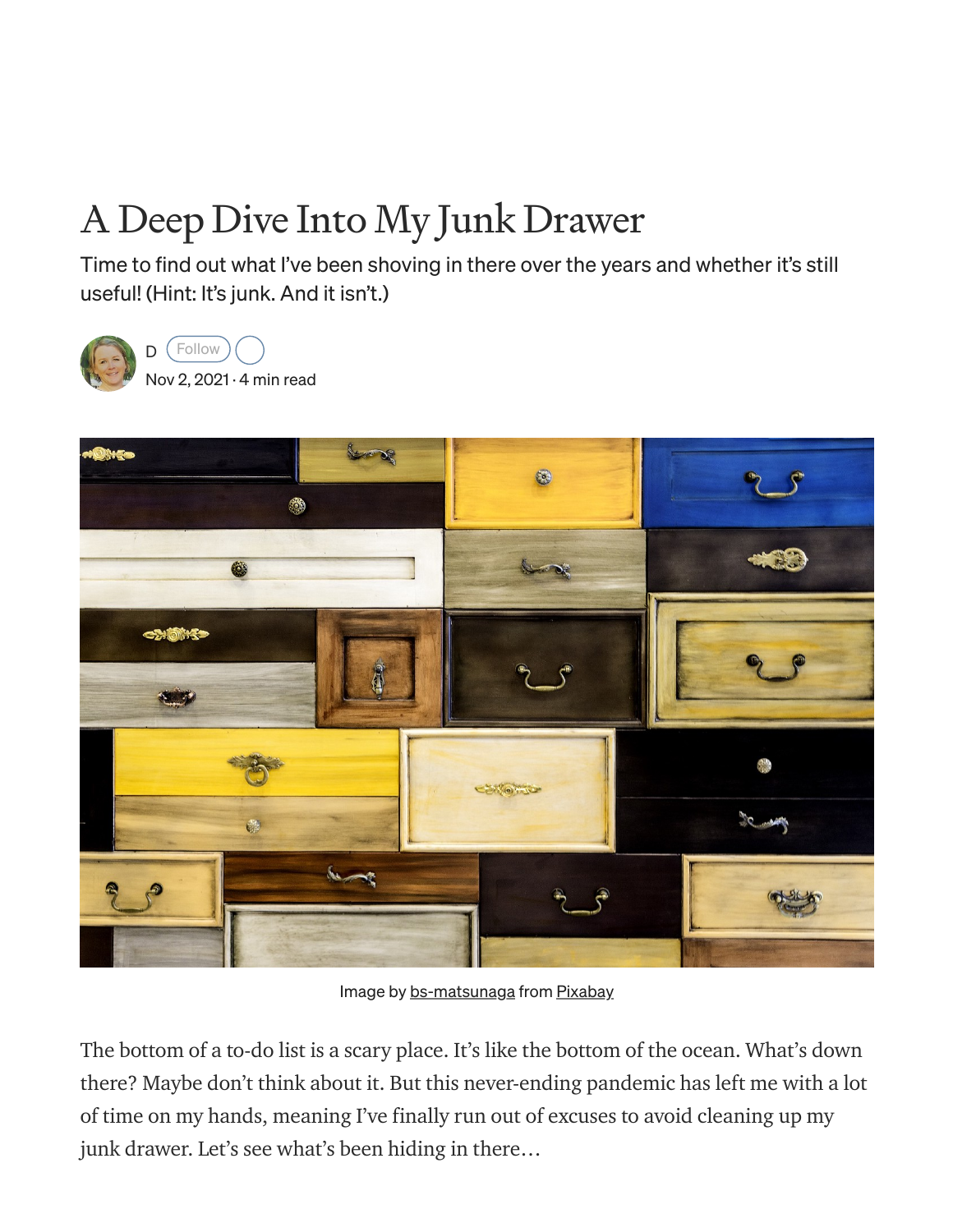# A Handful of Industrial Twist Ties

- Description: More durable than their paper-and-wire cousins, these twist ties are typically found around the cords of new appliances. (Fun fact: we pronounced them "twisties" growing up, though I have since learned that is a highly technical gymnastics term.)
- Why I saved them: I try to respect the environment, so I feel bad about throwing them away.
- Likelihood of using them: 1/10. I mean...how often do I wrap cords? And when I need to, why wouldn't I just use Velcro bands, which are also in the junk drawer solely in case we need to wrap cords?
- Will I throw them away? Yes. They'll probably end up as part of that giant plastic island in the ocean, which will no doubt be repurposed as a floating habitat for global warming refugees in about thirty years. So, it's almost like I'm helping the planet?

# A Vintage Ice Bag

- Description: This looks like something Betty Draper would give Don after he drunkenly hits his head on the door of the liquor cabinet (but, like, before the divorce).
- Why I saved it: Because it's adorable it has green polka dots on a white background! You just fill it with ice and then it works like one of those boring, selfcontained frozen gel packs, only you look way more stylish using it.
- Likelihood of using it: 0/10. I'm not made of time and the boring, self-contained frozen gel packs are way more convenient.
- Will I throw it away? No. I SAID IT'S ADORABLE.

## Pens… Lots of Pens

- Description: Really? Okay, well, in case you are today years old and don't know what pens are, they're used to write with.
- Why I saved them: You never know when you might have seventy-two people over to play Yahtzee and everyone needs their own pen to keep score. I don't want to be a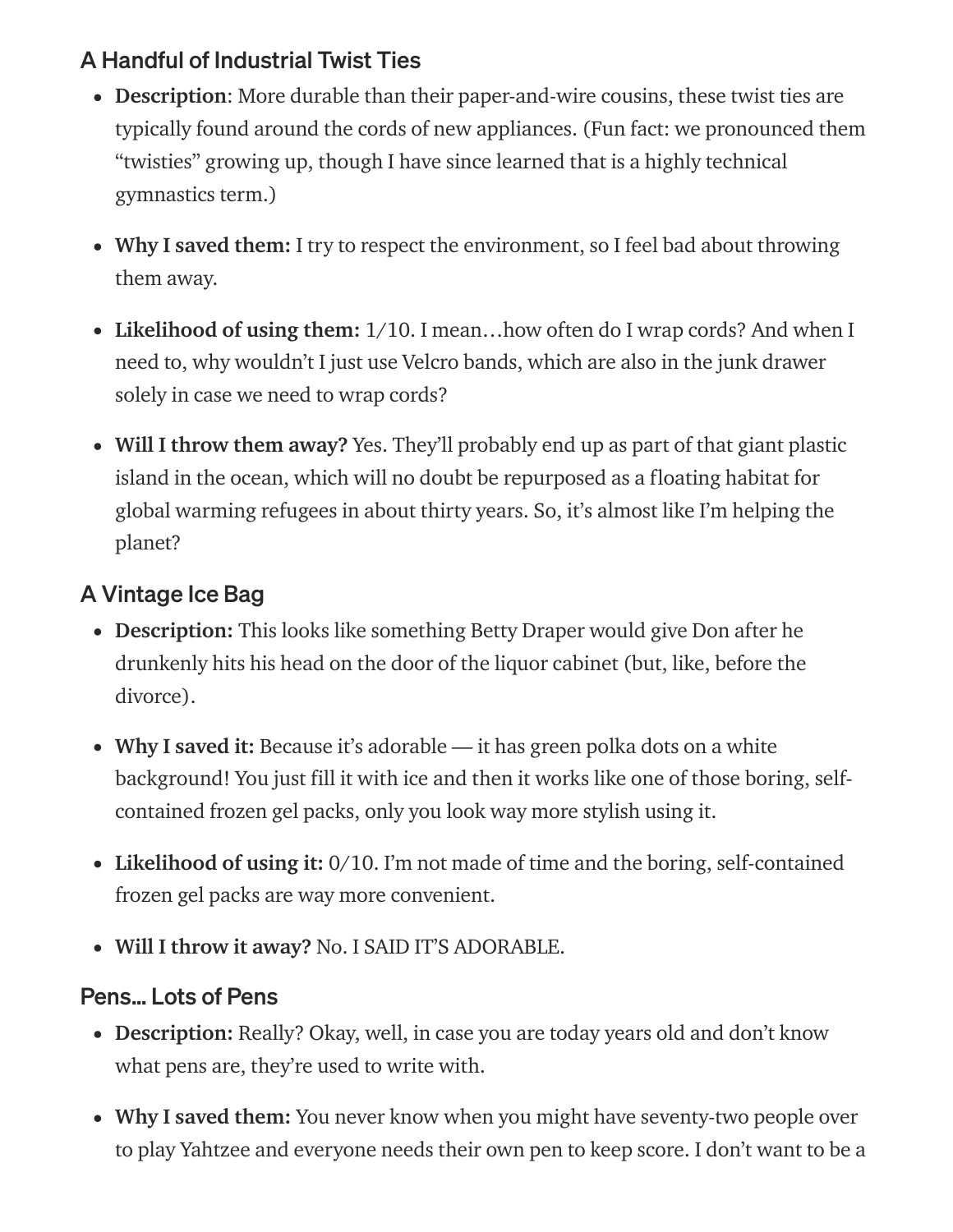bad hostess. Yahtzee!

- Likelihood of using them:  $5/10$ . There's a 50–50 chance that the one I select has ink! That's just math, people.
- Will I throw them away? No. I'm not going to sit there and test seventy-two pens! In fact, I'll probably add more, since I'm always getting them for free. When I borrow them and forget to give them back. (It's not stealing unless you do it on purpose.)

## A Selection of House Keys

- Description: These are the spares we hold onto for our friends in case they get locked out of their homes. Or, more accurately, *when* they get locked out of their homes. We have very forgetful friends.
- Why I saved them: So I can be the shero who saves the day! (Also, several friends have my house key, and I wouldn't want them to throw mine away. Unless we get friend-divorced, and then I'm going to go ahead and need mine back, mkay?)
- Likelihood of using them: 3/10. After the first couple, I realized I should've probably started labeling them. So I'm not entirely certain which key goes to what friend's house.
- Will I throw them away? No. I'd rather put all of them on one keychain and then pretend I'm an old-timey lady warden when I show up at my friend's locked door and try each one to see if it works.

## Charging Cables

- Description: Three 6-foot-long charging cables for my phone. Or maybe my Kindle. Or my Bluetooth speaker.
- Why I saved them: There's nothing quite as anxiety inducing as seeing your phone's battery drop below twenty percent. What if there's an emergency? Your phone could just crap out halfway through a heartwarming video on Twitter about a dog and a turtle becoming best friends! What happened? Did Bandit end up sharing his dog house with Pearl?! Now we'll never find out!!
- Likelihood of using them: 7/10. I'm not a fan of the length. Then why, you might impolitely ask, did I get 6-foot-long ones? Well, someone doesn't like to spend a lot